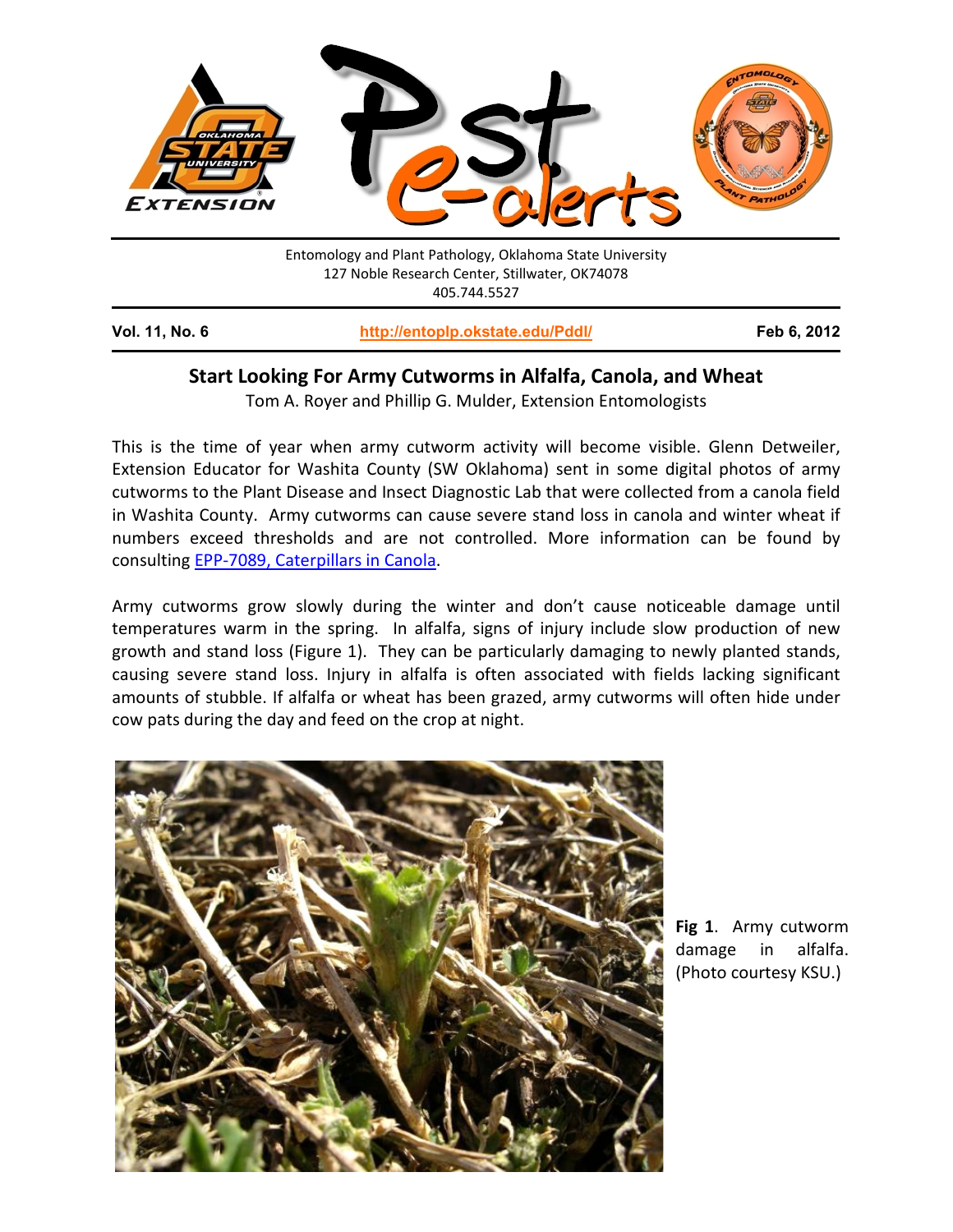In canola, they can cut out stand as they feed, killing the canola growing point. Signs of injury include plants that are wilted with visible chewing damage at the base of the stem (Figure 2). In wheat, signs of injury include: areas of a field where the wheat seems to be "slow growing" or fails to green up, followed later by patches of stand loss later in the spring (Figure 3). Because the cutworms like to hide below the soil surface during the day, they won't be found unless they are physically brought up from their sleeping chambers by stirring up the soil.



**Fig 2**. Army cutworm damage in canola. Yellow arrow shows typical damage to crown (Photo by T. Royer)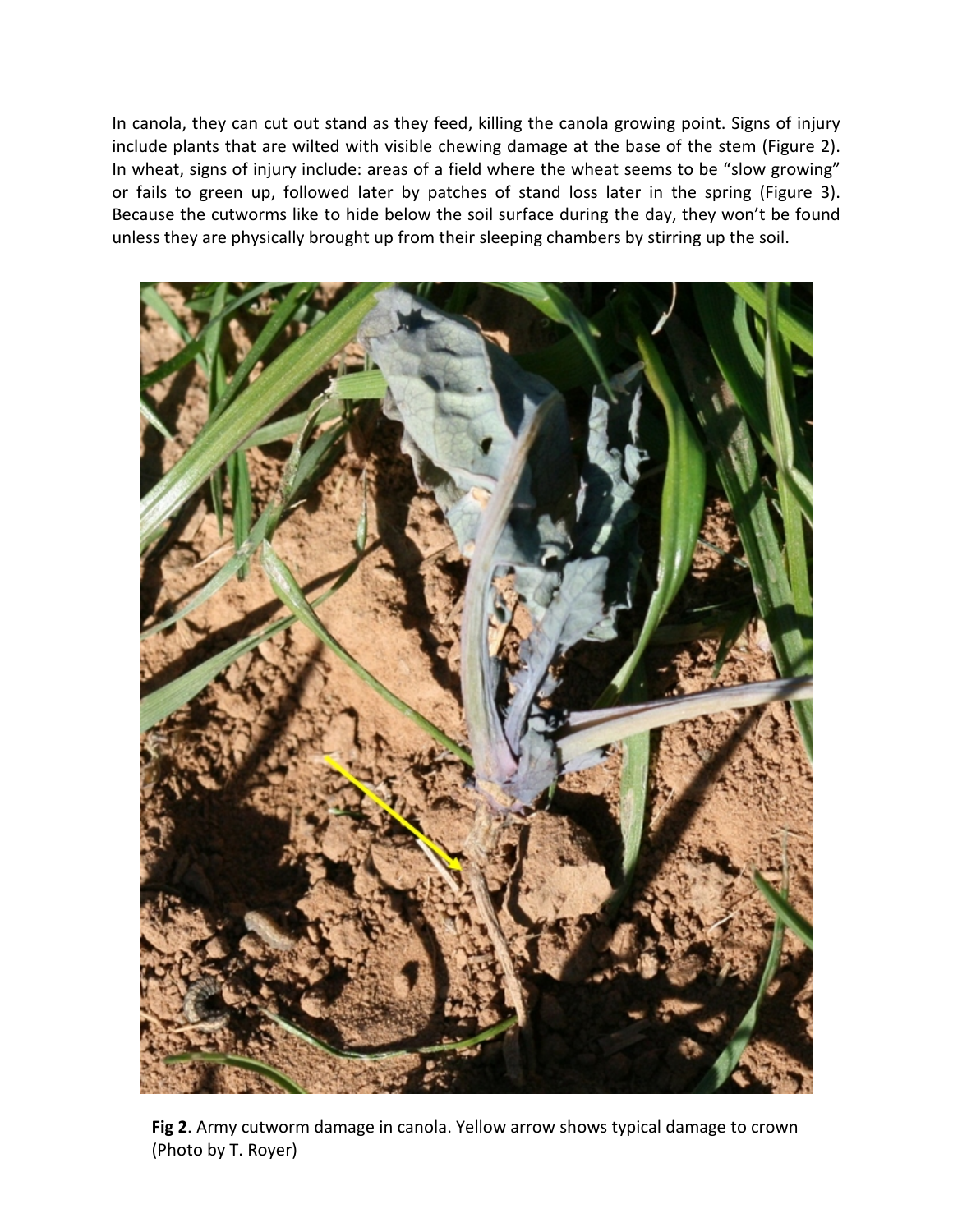

**Fig 3**. Typical damage caused by cutworms in wheat. (Photo courtesy of the University of Nebraska).

Fields should be sampled by disturbing or digging 3-row-feet of soil to a depth of two inches at 5 or more locations. If cow pats are present in the sample site, be sure to turn them over (only the dry ones)! The cutworms will be "greenish grey" with a lighter stripe along the center of their back, and will probably curl up into a tight "C" when disturbed (Figure 4).

The suggested treatment threshold for alfalfa is 3-4 larvae per square foot if the larvae are less than 0.5 inch, and 2-3 larvae per square foot when they are over 0.5 inch long. The suggested treatment threshold for cutworms in canola is 1-2 per row-foot. The suggested treatment threshold for army cutworms in wheat is 2-3 cutworms per linear foot of row.

Current recommendations for control of army cutworms in canola are listed in page 153 of E-832, 2011 OSU Extension Agents' Handbook of Insect, Plant Disease, and Weed Control. [CR-](http://pods.dasnr.okstate.edu/docushare/dsweb/Get/Document-3045/CR-7667web2011.pdf)[7667, Management of Insect and Mite Pests in Canola](http://pods.dasnr.okstate.edu/docushare/dsweb/Get/Document-3045/CR-7667web2011.pdf) and [CR-7194, Management of Insect and](http://pods.dasnr.okstate.edu/docushare/dsweb/Get/Document-2601/CR-7194web2008.pdf)  [Mite Pests in Small Grains.](http://pods.dasnr.okstate.edu/docushare/dsweb/Get/Document-2601/CR-7194web2008.pdf)